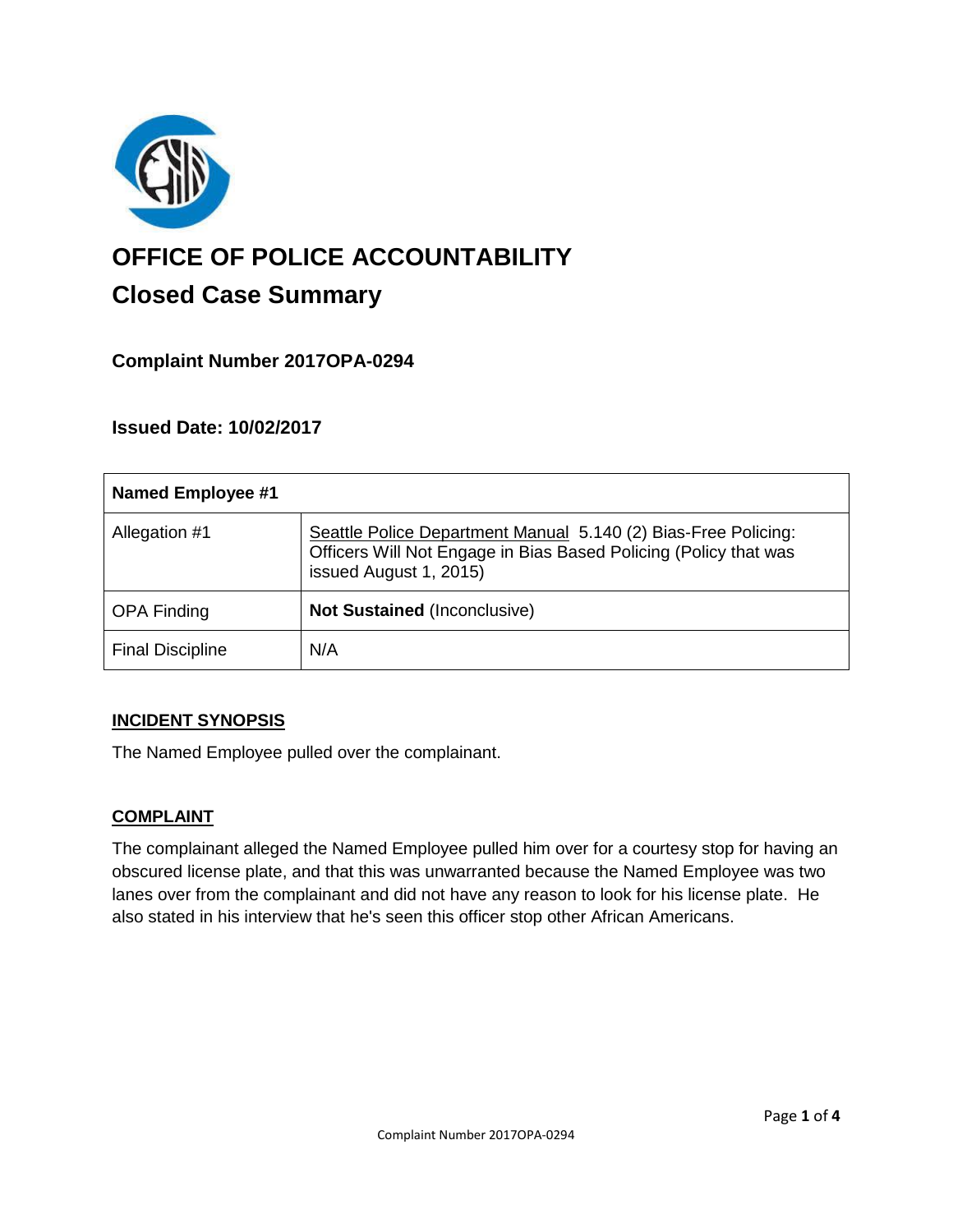#### **INVESTIGATION**

The OPA investigation included the following actions:

- 1. Review of the complaint
- 2. Search for and review of all relevant records and other evidence
- 3. Interview of SPD employee

#### **ANALYSIS AND CONCLUSION**

The complainant alleged that Named Employee #1 stopped and arrested him based on his race. Named Employee #1 contended that he stopped the complainant due to the fact that his license plate was obscured in violation of Seattle Municipal Code § 11.22.080.

On the date in question, the complainant was driving his vehicle when he was stopped by Named Employee #1. Named Employee #1 was assigned to a motorcycle without ICV and his duties were to monitor that street for violations. Named Employee #1 stated that his supervisor had identified speeding as a concern in that vicinity; however, Named Employee #1 was not equipped with any speed monitoring devices so he focused on other violations. These violations included obscured license plates. Named Employee #1 observed the complainant's vehicle drive by and noticed that it had a cover on the license plate. The cover was shiny, concave and tinted, which prevented Named Employee #1 from being able to read the license plate number. Named Employee #1 then decided to pull the complainant over as he believed that the license plate cover was in violation of the Seattle Municipal Code.

Named Employee #1 indicated that at the time he observed the violation, he was stationed on the side of the street. The complainant's vehicle was in the second lane over from the side of the road. Named Employee #1 merged on to the street and then moved over lane by lane until he was behind the complainant's vehicle. Named Employee #1 stated that this was a normal driving maneuver and that it was not high risk.

At that point, Named Employee #1 made the stop. Named Employee #1 stated that he approached the complainant's vehicle and informed the complainant why he had been stopped. Named Employee #1 explained the violation and the ticket amount, but told the complainant that he was only going to issue a written warning. Named Employee #1 recounted that the complainant was not argumentative at that time, but asked who he could complain to about the incident. Named Employee #1 then provided the complainant with the written warning (referred to as a Traffic Contact Form) and wrote down the Seattle Municipal Code provision upon which the violation was based. Named Employee #1 stated that the complainant did not complain at that point that Named Employee #1's actions were based on bias.

The complainant, to the contrary, asserted to OPA that the stop was not valid as his license plate was visible. He indicated that he believed this to be the case because one month prior he had received a ticket that was based on a photograph of his license. In a follow-up conversation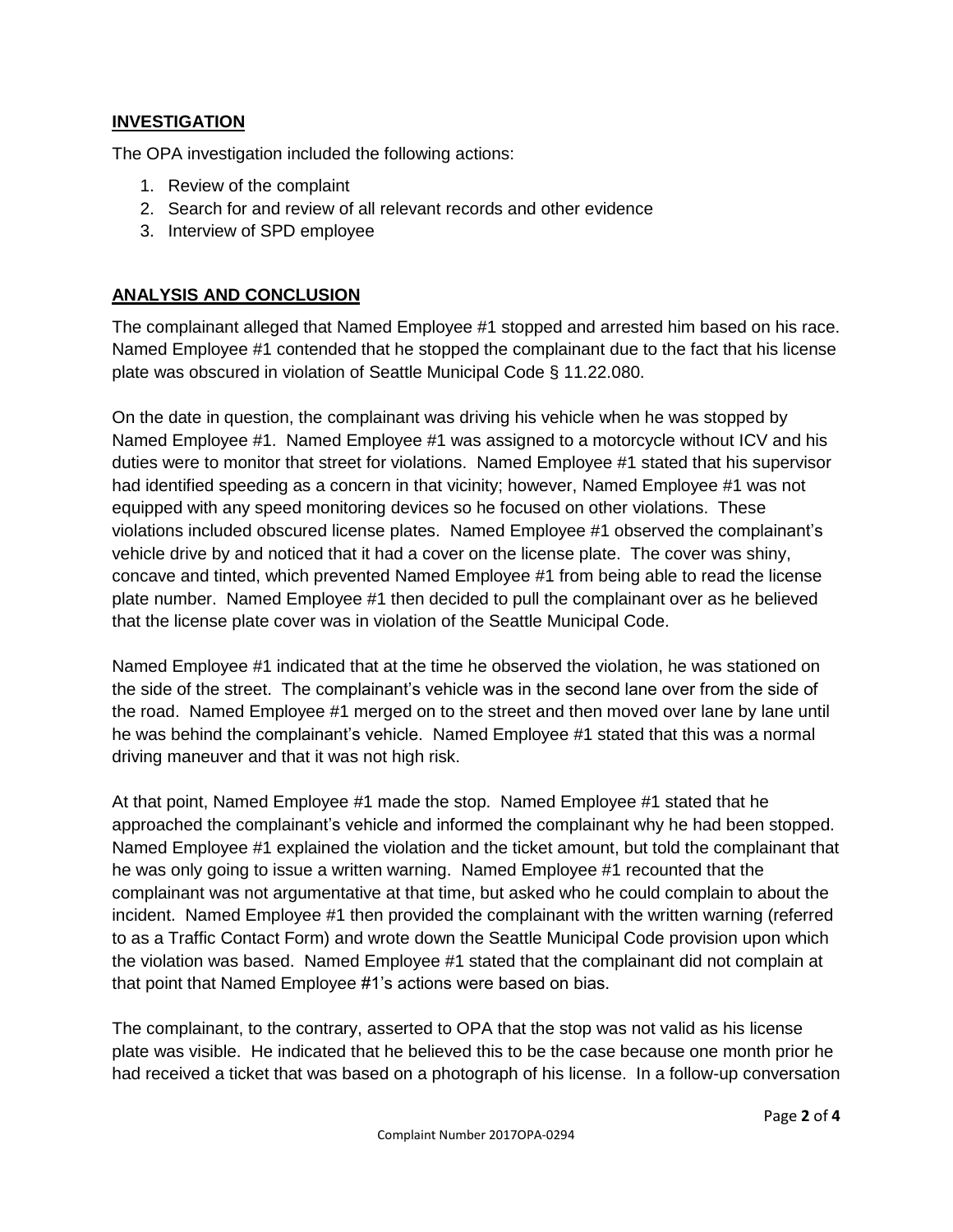with OPA, the complainant stated that he had translucent covers on both his front and rear license plates, which he placed on his vehicle to prevent his tabs from being stolen. However, the complainant denied that those covers could prevent his license plate number from being read. The complainant further stated to OPA that, even if the covers could do so, the prospective stop should have been terminated once Named Employee #1 was behind his vehicle and could clearly see the license plate number. The complainant opined that had Named Employee #1 truly had a lawful basis to make the stop, it would have been based on the fact that the complainant had a non-operational brake light on his car that day. The complainant stated his belief that the stop was solely based on his race, given that Named Employee #1 had been following another African-American driver directly prior to stopping the complainant. The complainant further indicated his belief that Named Employee #1 had spent that day specifically targeting African-American drivers. The complainant lastly asserted that his stop was an anomaly because, in his experience, similar traffic stops were not normally conducted in that area during that time of day.

When these allegations were raised with Named Employee #1 at his OPA interview, Named Employee #1 denied that the complainant's race played a factor in the stop. Named Employee #1 further stated that the only reason the stop occurred was because of the observed violation. While Named Employee #1 admitted that he was looking for violations on that day, he denied that he was simply trailing African-American drivers. Named Employee #1 stated that he did not recall the race of other drivers he stopped that day.

SPD policy prohibits biased policing, which it defines as "the different treatment of any person by officers motivated by any characteristic of protected classes under state, federal, and local laws as well other discernible personal characteristics of an individual." This includes different treatment based on the race of the subject.

Here, there was a dispute of fact as to what occurred. The complainant alleged that he was stopped improperly and because of his race. Named Employee #1 claimed that the stop was not racially motivated and was legally justified. Based on the fact that Named Employee #1 was assigned to a motorcycle, he was not equipped with ICV. As such, the only evidence of what occurred on that date were the statements of the individuals involved.

The OPA Director had no doubt that the complainant believed that he was improperly stopped, recognized his frustration in that regard. However, there was not sufficient evidence to establish by a preponderance of the evidence that the stop was based on bias or on the complainant's race. For example, while the complainant asserted that Named Employee #1 was trailing other African-American drivers prior to his stop, Named Employee #1 denied that and there was no evidence that established this fact. Similarly, while the complainant alleged that similar traffic stops were usually not conducted in that location and at that time, the OPA Director had no evidence suggesting that this was actually the case.

OPA was able to corroborate that, several weeks prior to this incident, the complainant received a ticket based on a photograph of his license. While this was certainly relevant to the question